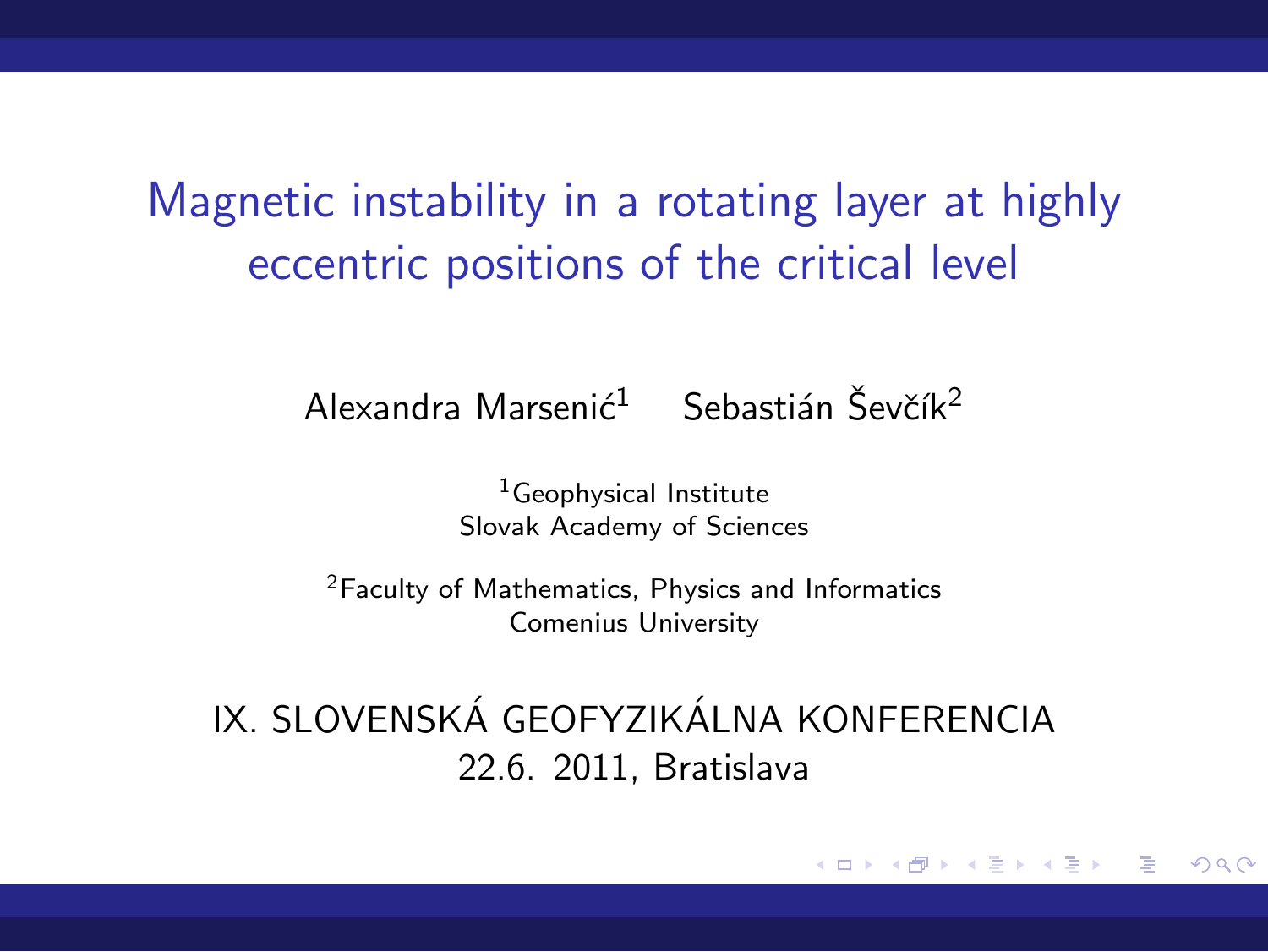# Model

- A horizontal fluid layer between  $[-d/2, d/2]$ , rotating with the rate  $\Omega_0$ , having density  $\rho$ , magnetic diffusivity  $\eta$  and permeability  $\mu$ .
- ► Effects caused by the field  $\mathbf{B_0} = \mathcal{B}_0 \tanh[\gamma(z z_0)]\hat{\mathbf{y}}$  are of interest. The parameter  $\gamma$  enables to modify the field gradient and to localize it.
- $\triangleright$  The basic-state velocity  $U_0 = 0$ . In the magnetostrophic approximation, the linear stability problem is described

$$
2\rho\Omega_0\times\mathbf{u}=-\nabla\rho+\frac{1}{\mu}(\nabla\times\mathbf{B_0})\times\mathbf{b}+\mathbf{j}\times\mathbf{B_0},
$$

$$
\frac{\partial \mathbf{b}}{\partial t} = \nabla \times (\mathbf{u} \times \mathbf{B_0}) + \eta \nabla^2 \mathbf{b},
$$

$$
\nabla \cdot \mathbf{u} = 0, \qquad \nabla \cdot \mathbf{b} = 0,
$$

<span id="page-1-0"></span> $QQQ$ 

▶ Stress-free, electrically perfectly conducting bo[un](#page-0-0)[dar](#page-2-0)[i](#page-0-0)[es](#page-1-0) [ar](#page-2-0)[e](#page-0-0) [con](#page-18-0)[sid](#page-0-0)[er](#page-18-0)[ed](#page-0-0)[.](#page-18-0)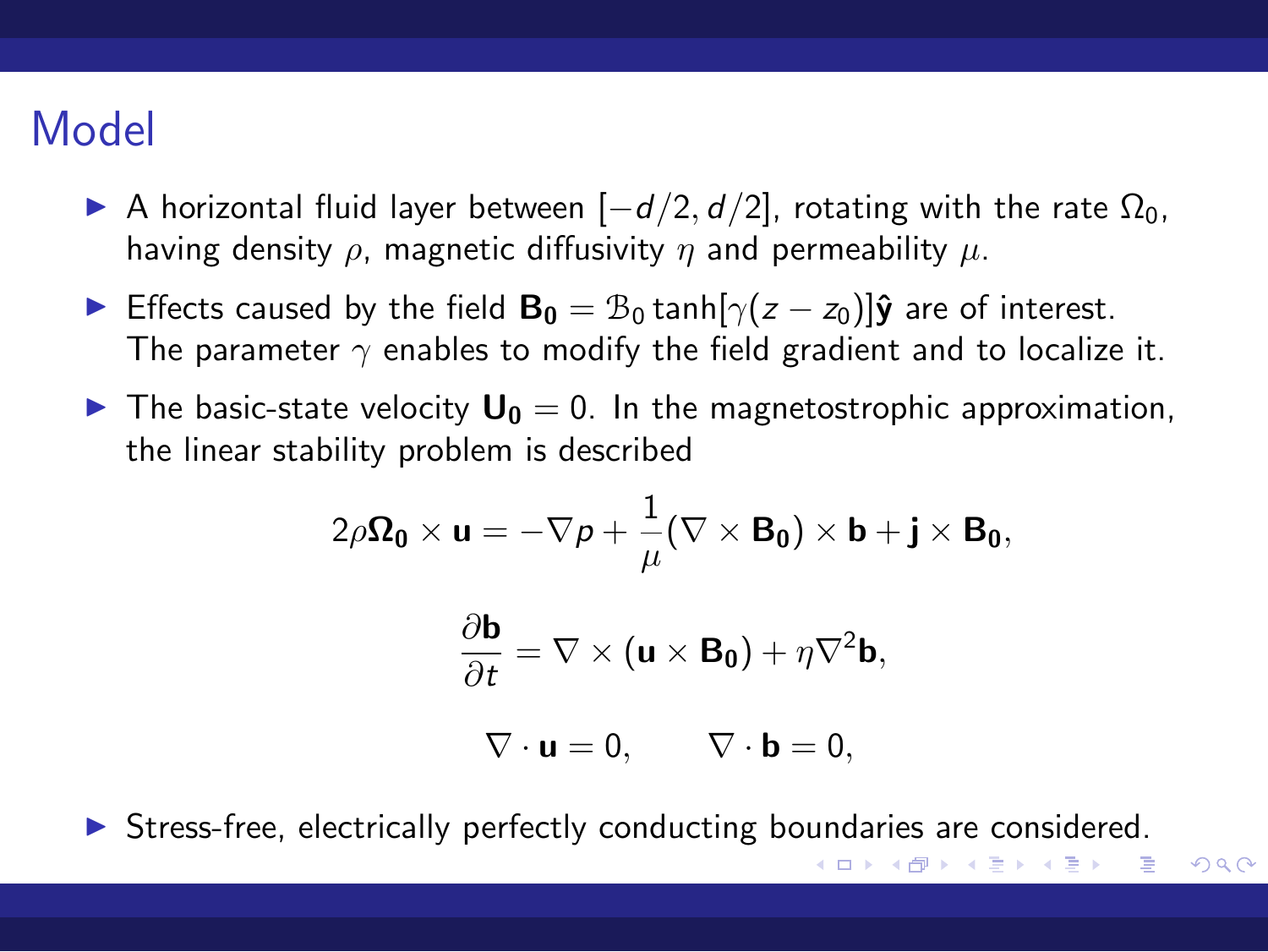## Model

- $\blacktriangleright$  Taking the z-component of the induction equation, the z-components of  $\nabla \times$ induction equation,  $\nabla \times$ Navier-Stokes equation, the z-component of  $\nabla \times \nabla \times$  Navier-Stokes equation, a system of partial differential equations for  $u_z$ ,  $\omega_z$ ,  $b_z$ ,  $j_z$  is obtained.
- $\triangleright$  Non-dimensionalisation is performed taking: d as the length-scale,  $B_0$  as the magnetic field characteristic strength,  $\tau_s = \frac{2\Omega_0 d^2 \mu \rho}{r^2}$  $\frac{36a}{B_0^2}$  as the time-scale.
- $\blacktriangleright$  The solution is sought as

<span id="page-2-0"></span>
$$
\begin{array}{rcl}\n\{u_z, \ \omega_z, \ b_z, \ j_z\} & = & \{u, \ \omega, \ b, \ j\}(z) \ \exp[i(k_x x + k_y y) + st] \\
& = & \{u, \ \omega, \ b, \ j\}(z) \ \exp[i k \zeta + st],\n\end{array}
$$

where  $k_x = k \cos \phi = \beta k$ ,  $k_y = k \sin \phi = \alpha k$ , and  $s = \lambda + i\varpi$ .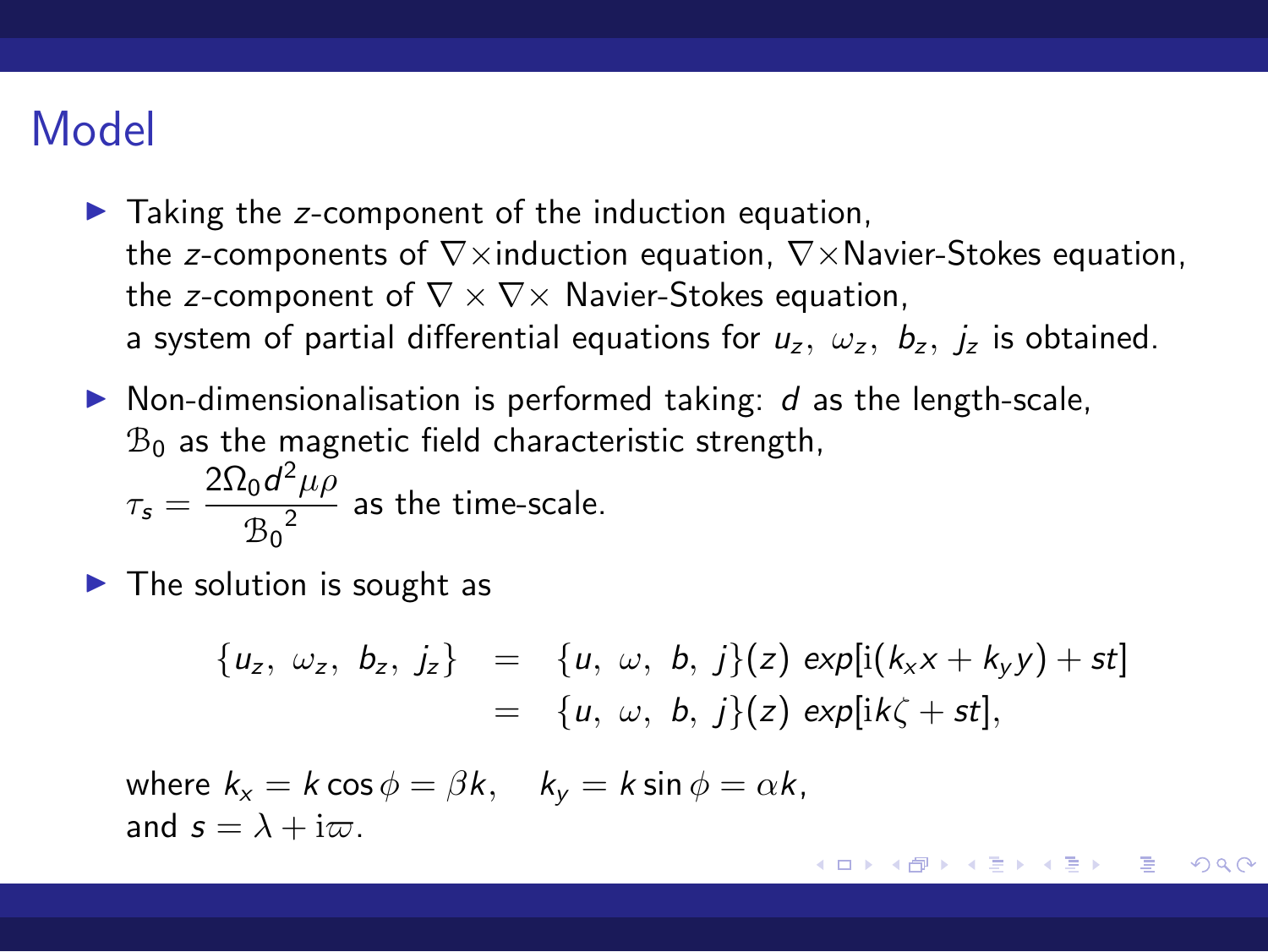## Model

▶ The system of ordinary differential equations is to be solved  $\left(D = \frac{d}{dt}\right)$ dz  $\setminus$ 

$$
Du = -\beta i k [D B_0(z)] b - \alpha i k [B_0(z)] j,
$$
  
\n
$$
D\omega = \alpha i k [B_0(z)] (D^2 - k^2) b - \alpha i k [D^2 B_0(z)] b,
$$
  
\n
$$
sb = i k \alpha [B_0(z)] u + \frac{1}{\Lambda} (D^2 - k^2) b,
$$
  
\n
$$
sj = i k \alpha [B_0(z)] \omega - i k \beta [D B_0(z)] u + \frac{1}{\Lambda} (D^2 - k^2) j.
$$

The function  $B_0(z) = \tanh[\gamma(z - z_0)]$  features a zero point in  $[-1/2, 1/2]$ , by what the critical level condition  $\mathbf{k} \cdot \mathbf{B_0} = 0$  is satisfied.

$$
DB_0(z) = \frac{\gamma}{\cosh^2[\gamma(z-z_0)]}, \quad D^2B_0(z) = -2\gamma[B_0(z)][DB_0(z)],
$$

$$
\Lambda = \frac{\tau_\eta}{\tau_s} = \frac{\sigma B_0^2}{2\Omega_0 \rho}.
$$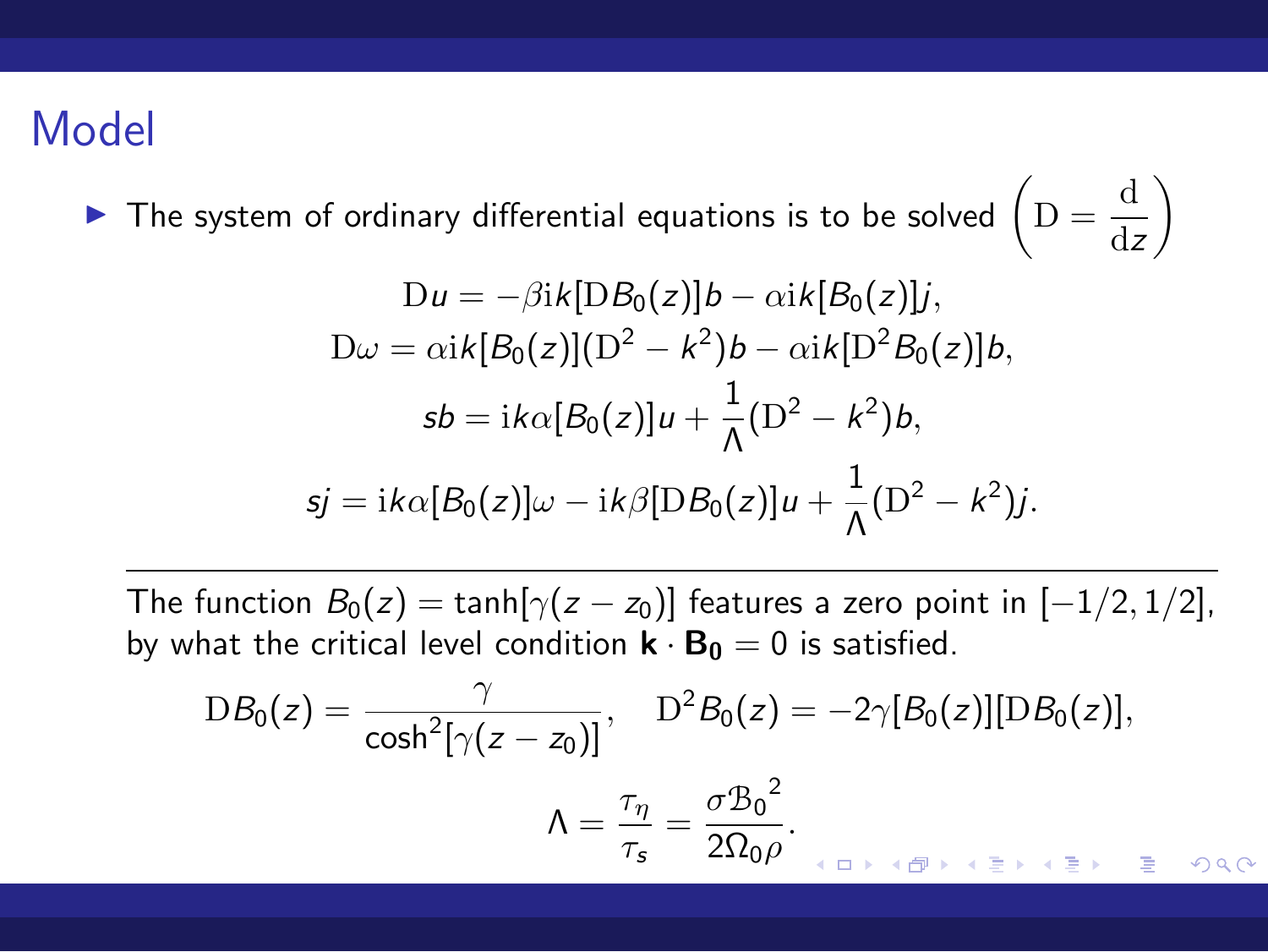#### Numerical results

- $\blacktriangleright$  The numerics was performed for a rotating stratified layer. Density stratification was measured by Rayleigh number R.
- The layer was permeated by the field  $\mathbf{B}_0 = \tanh[\gamma(z z_0)]\hat{\mathbf{y}}, \gamma = 80$ . That means a strong field gradient localized to the thin shear region around the critical point  $z = z_0$ .
- $\triangleright$  Both, bulk and localized (predominantly magnetically driven) modes of convection were possible. Preference depended on the critical level position with respect to a perfectly conducting boundary.
- $\triangleright$  The critical layer evolved when the critical level was close enough at the (bottom,  $z = -0.5$ ) perfectly conducting boundary,  $z_0 \le -0.388$ .
- ▶ The stationary, critical-layer mode did not depend on the electromagnetic nature of the distant boundary. It was identified with the tearing mode.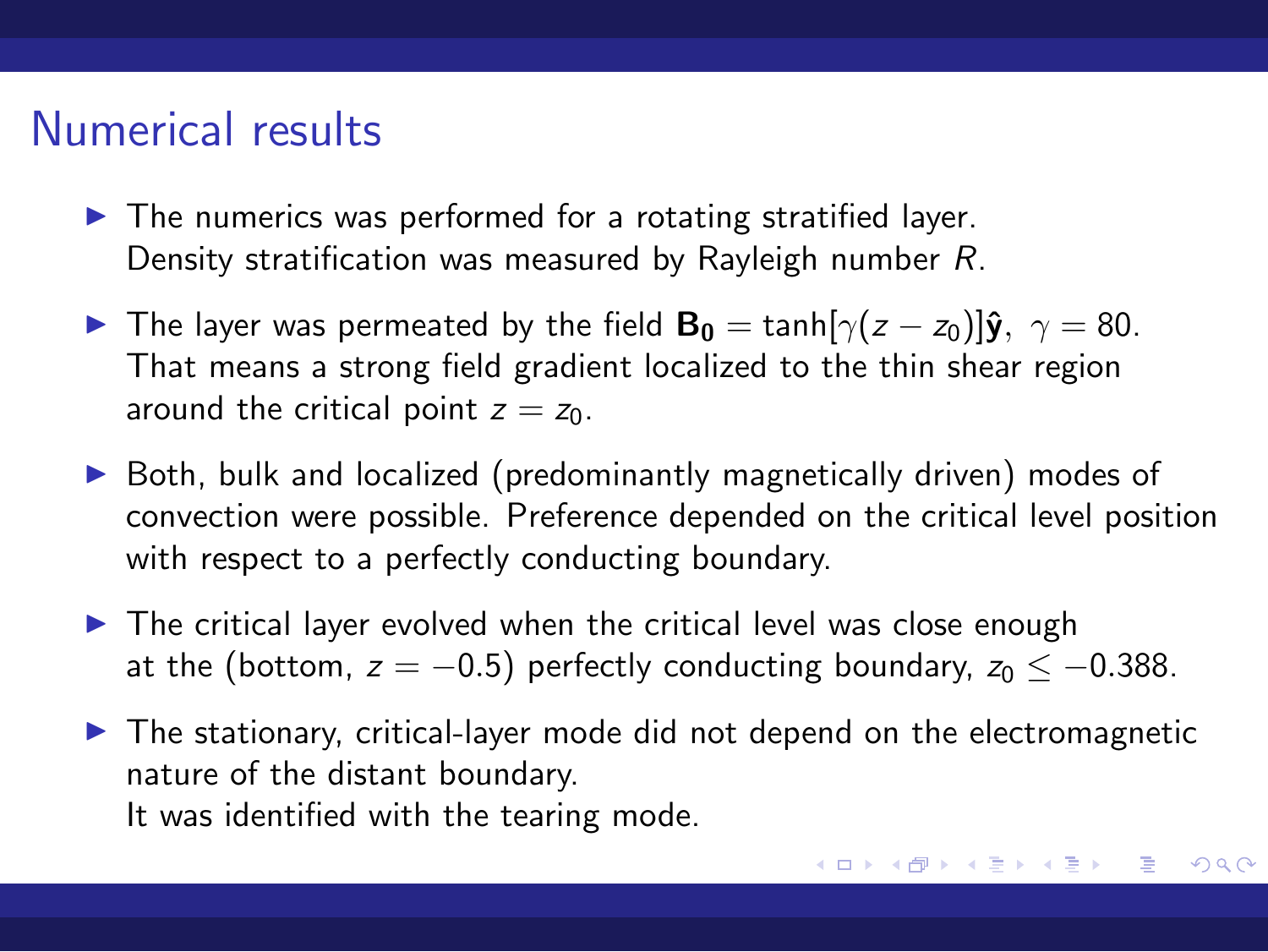# Numerical results



Figure: Dependences of critical parameters  $R_c$ ,  $\phi$ ,  $k_{xc}$ ,  $k_{yc}$  on Elsasser number Λ for modes in the layer permeated by the field  $B_0 = B_0 \tanh[\gamma(z - z_0)]\hat{y}$ ,  $\gamma = 80$ , and enclosed by perfectly conducting boundaries.メロメ メ御き メミメ メミメ

重

 $299$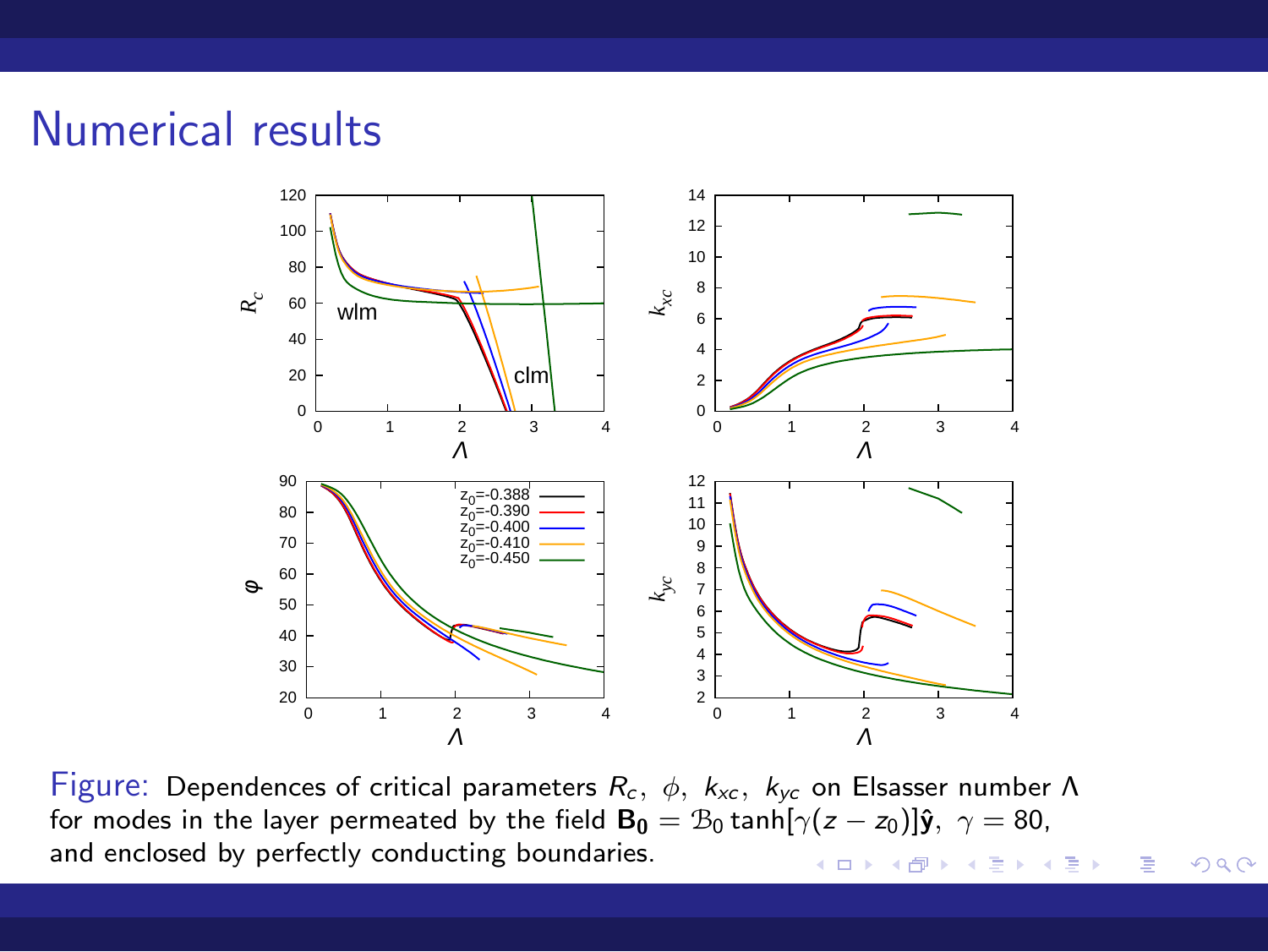

Figure: Magnetically driven critical-layer mode at  $\gamma = 80$ ,  $z_0 = -0.45$  and mixed boundaries.

メロメ メ御 メメ ミメ メモメ 重  $299$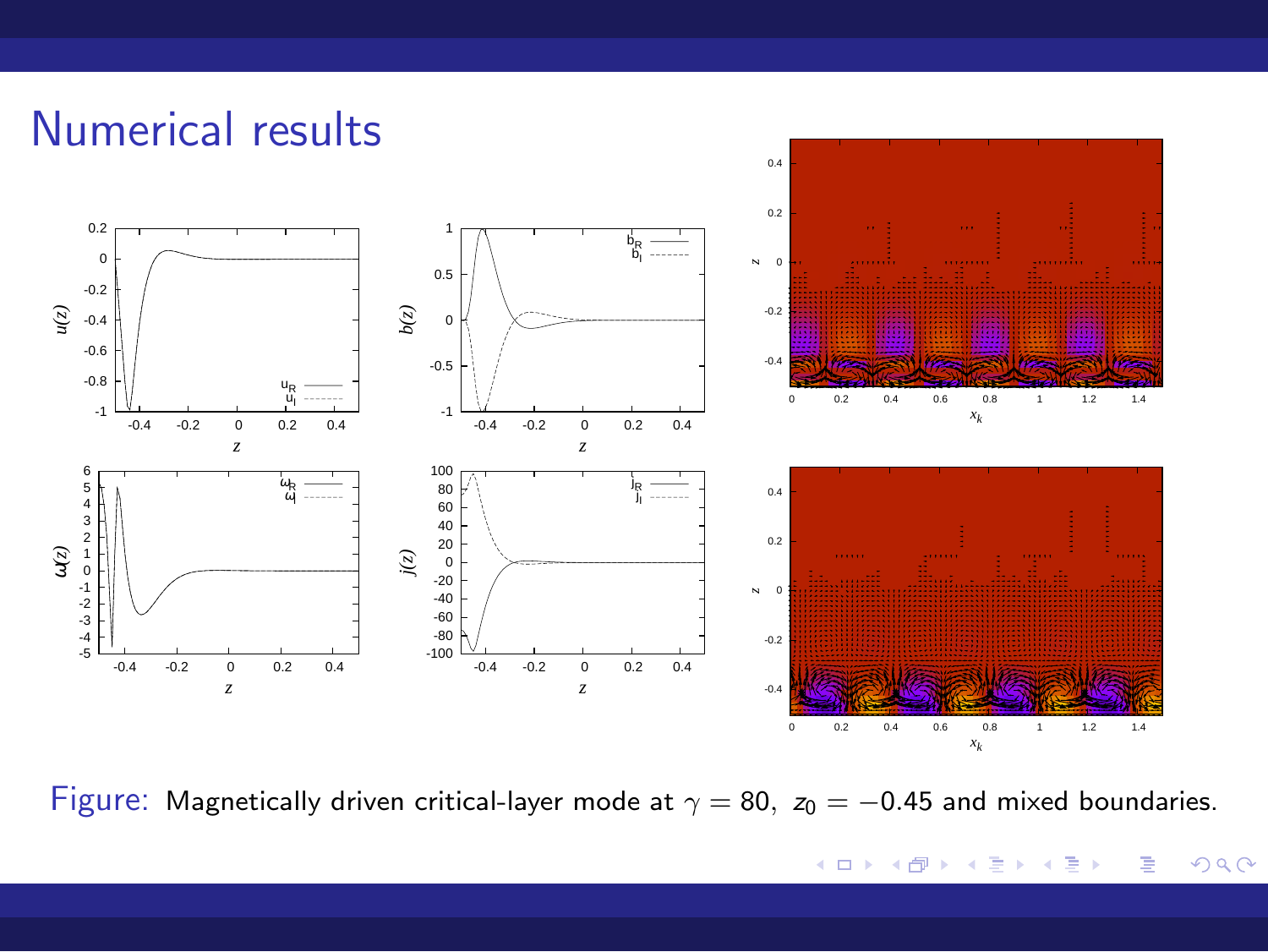Analytical approach,  $\gamma >> 1$ 

◮

◮

$$
\left(\begin{array}{c} u(z) \\ \omega(z) \\ b(z) \\ j(z) \end{array}\right) \longrightarrow \left(\begin{array}{cccc} 1 & 0 & 0 & 0 \\ 0 & k^2 & 0 & 0 \\ 0 & 0 & ik & 0 \\ 0 & 0 & 0 & \frac{i}{k} \end{array}\right) \left(\begin{array}{c} u(z) \\ \omega(z) \\ b(z) \\ j(z) \end{array}\right).
$$

$$
Du = \beta k^{2} [D B_{0}(z)]b + \alpha [B_{0}(z)]j,
$$
  
\n
$$
D\omega = -\alpha [B_{0}(z)](D^{2} - k^{2})b + \alpha [D^{2} B_{0}(z)]b,
$$
  
\n
$$
sb = \alpha [B_{0}(z)]u + \frac{1}{\Lambda}(D^{2} - k^{2})b,
$$
  
\n
$$
sj = \alpha^{2} k^{4} [B_{0}(z)]\omega - \beta k^{2} [D B_{0}(z)]u + \frac{1}{\Lambda}(D^{2} - k^{2})j.
$$

K ロ ▶ K 個 ▶ K 君 ▶ K 君 ▶ 「君」 めなひ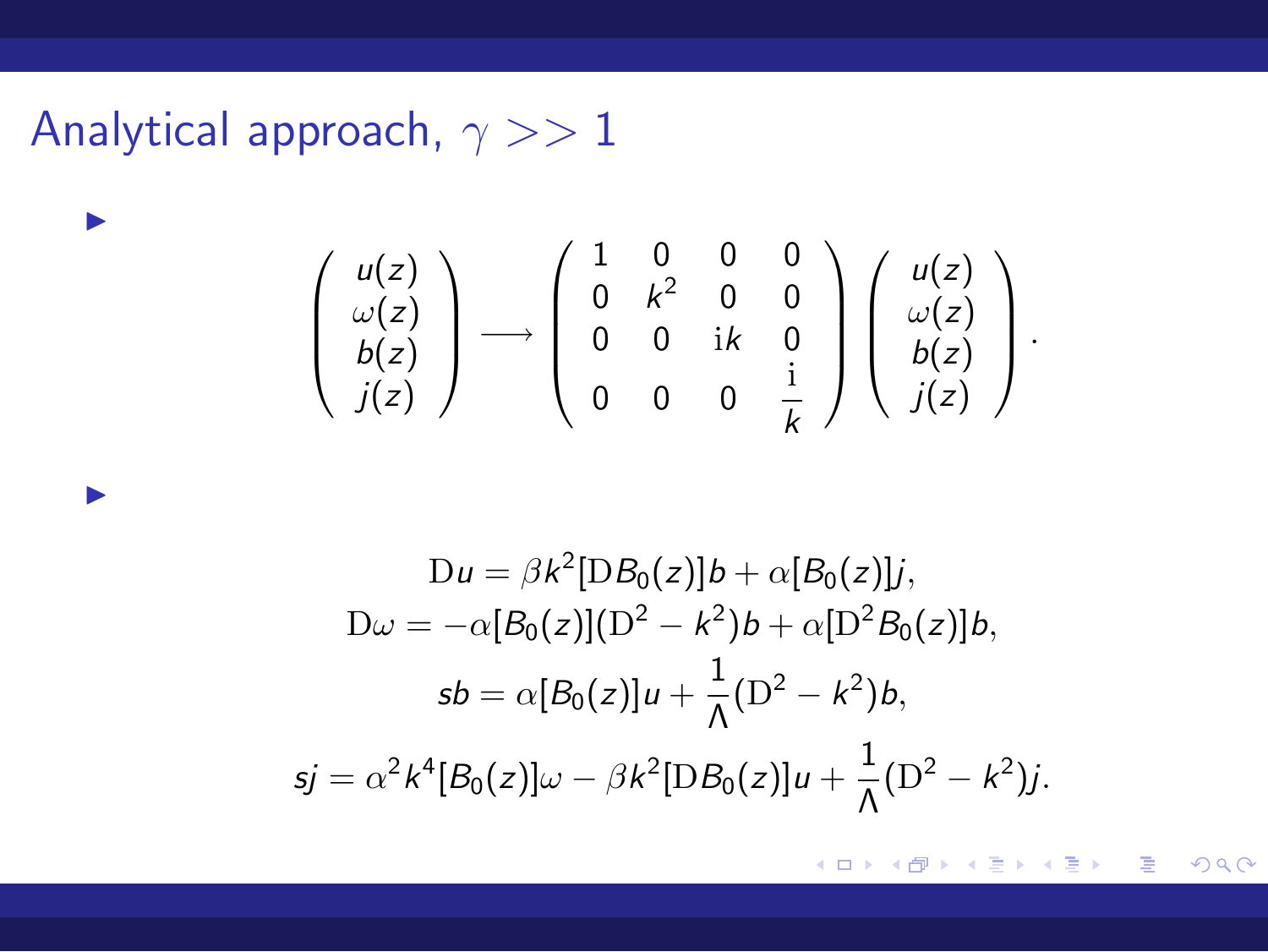# Solution in the outer region,  $\Lambda \rightarrow \infty$

▶ Spatially changeless field, no driving mechanism for motions:  $Du \approx 0$  and  $D\omega \approx 0$ ,  $s = 0$ .

$$
i. \quad 0 \approx \quad \frac{\beta k^2 \gamma b}{\cosh^2[\gamma(z - z_0)]} + \alpha \tanh[\gamma(z - z_0)]j,
$$
  
\n
$$
ii. \quad 0 \approx \quad \alpha \tanh[\gamma(z - z_0)] \left( D^2 - k^2 + \frac{2\gamma^2}{\cosh^2[\gamma(z - z_0)]} \right) b,
$$
  
\n
$$
iii. \quad 0 \approx \quad \alpha \tanh[\gamma(z - z_0)]u,
$$
  
\n
$$
iv. \quad 0 \approx \quad \alpha^2 k^4 \tanh[\gamma(z - z_0)]\omega - \frac{\beta k^2 \gamma u}{\cosh^2[\gamma(z - z_0)]}
$$

▶ Boundary conditions:

◮

$$
u\left(\frac{1}{2}\right)=0, \quad b\left(\frac{1}{2}\right)=0, \quad \mathrm{D}j\left(\frac{1}{2}\right)=0.
$$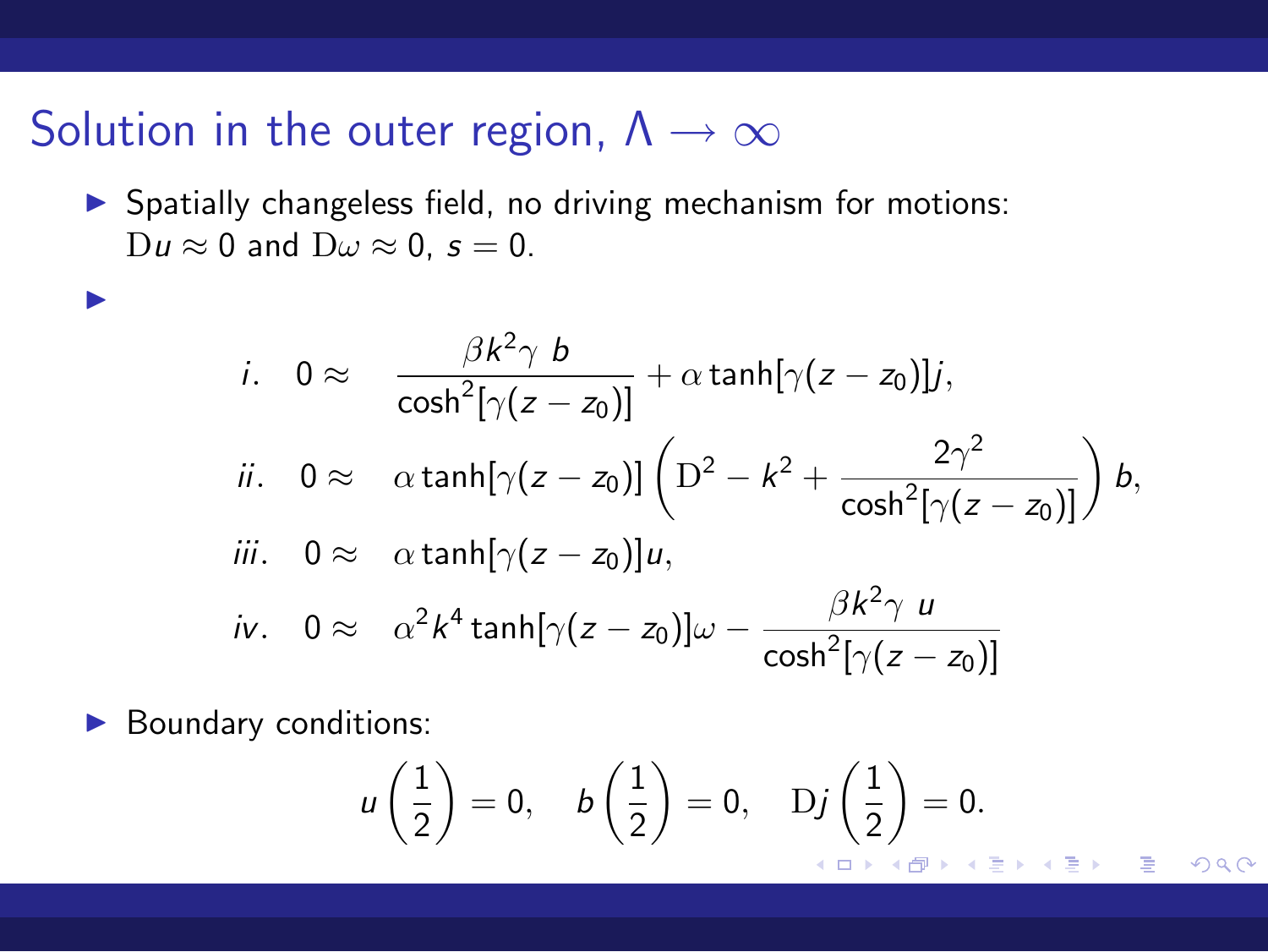#### Solution in the outer region

Since  $(z \neq z_0)$ , from (*ii*.) we have

$$
D^2b = \left(k^2 - \frac{2\gamma^2}{\cosh^2[\gamma(z-z_0)]}\right).
$$

► By the change of the independent variable  $w = \tanh[\gamma(z - z_0)]$ we get the associated Legendre differential equation

$$
\frac{\mathrm{d}}{\mathrm{d}w}\left[ (1 - w^2) \frac{\mathrm{d}b}{\mathrm{d}w} \right] + \left[ 2 - \frac{k^2}{\gamma^2 (1 - w^2)} \right] b = 0
$$

 $\blacktriangleright$  Taking the presumptions and boundary conditions into account, it is found:

$$
b(z) = kP_1^{-\frac{k}{\gamma}}(\tanh[\gamma(z-z_0)]),
$$
  
\n
$$
j(z) = -\frac{\beta k \gamma P_1^{-\frac{k}{\gamma}}(\tanh[\gamma(z-z_0)])}{\alpha \cosh[\gamma(z-z_0)] \sinh[\gamma(z-z_0)]},
$$
  
\n
$$
u(z) = 0, \qquad \omega(z) = 0.
$$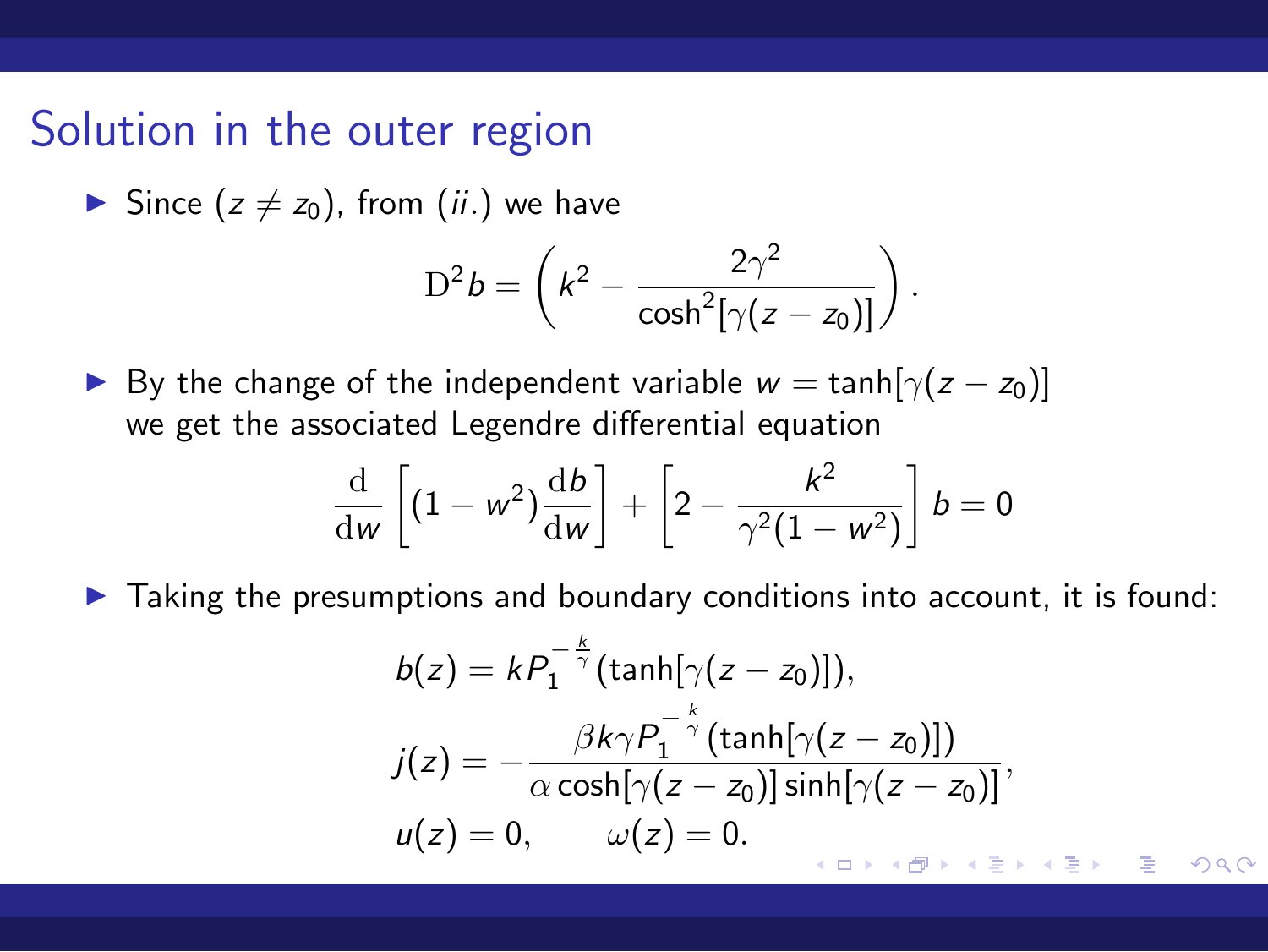# Solution in the inner region (critical layer)

$$
\blacktriangleright \text{ Rescaling: } \chi = \gamma(z - z_0) \text{ and } \frac{d}{dz} = \gamma \frac{d}{d\chi} = \gamma D.
$$

- ▶ A longwavelength solution relative to the width of the current layer is expected:  $\kappa = \frac{k}{k}$  $\frac{\pi}{\gamma}$  and  $\gamma \gg k$  ( $> 0$ ).
- $\blacktriangleright$  Performing the substitutions, we obtain

i. 
$$
\gamma Du = \beta \frac{k^2}{\gamma^2} \gamma DB_0(\chi) b + \alpha B_0(\chi) j
$$
,  
\nii.  $\gamma D\omega = -\alpha B_0(\chi) \left( \gamma^2 D^2 - \frac{k^2}{\gamma^2} \right) b + \alpha \gamma^2 D^2 B_0(\chi) b$ ,  
\niii.  $sb = \alpha B_0(\chi) u + \frac{1}{\Lambda} \left( \gamma^2 D^2 - \frac{k^2}{\gamma^2} \right) b$ ,  
\niv.  $sj = \alpha^2 \frac{k^4}{\gamma^4} B_0(\chi) \omega - \beta \frac{k^2}{\gamma^2} \gamma DB_0(\chi) u + \frac{1}{\Lambda} \left( \gamma^2 D^2 - \frac{k^2}{\gamma^2} \right) j$ .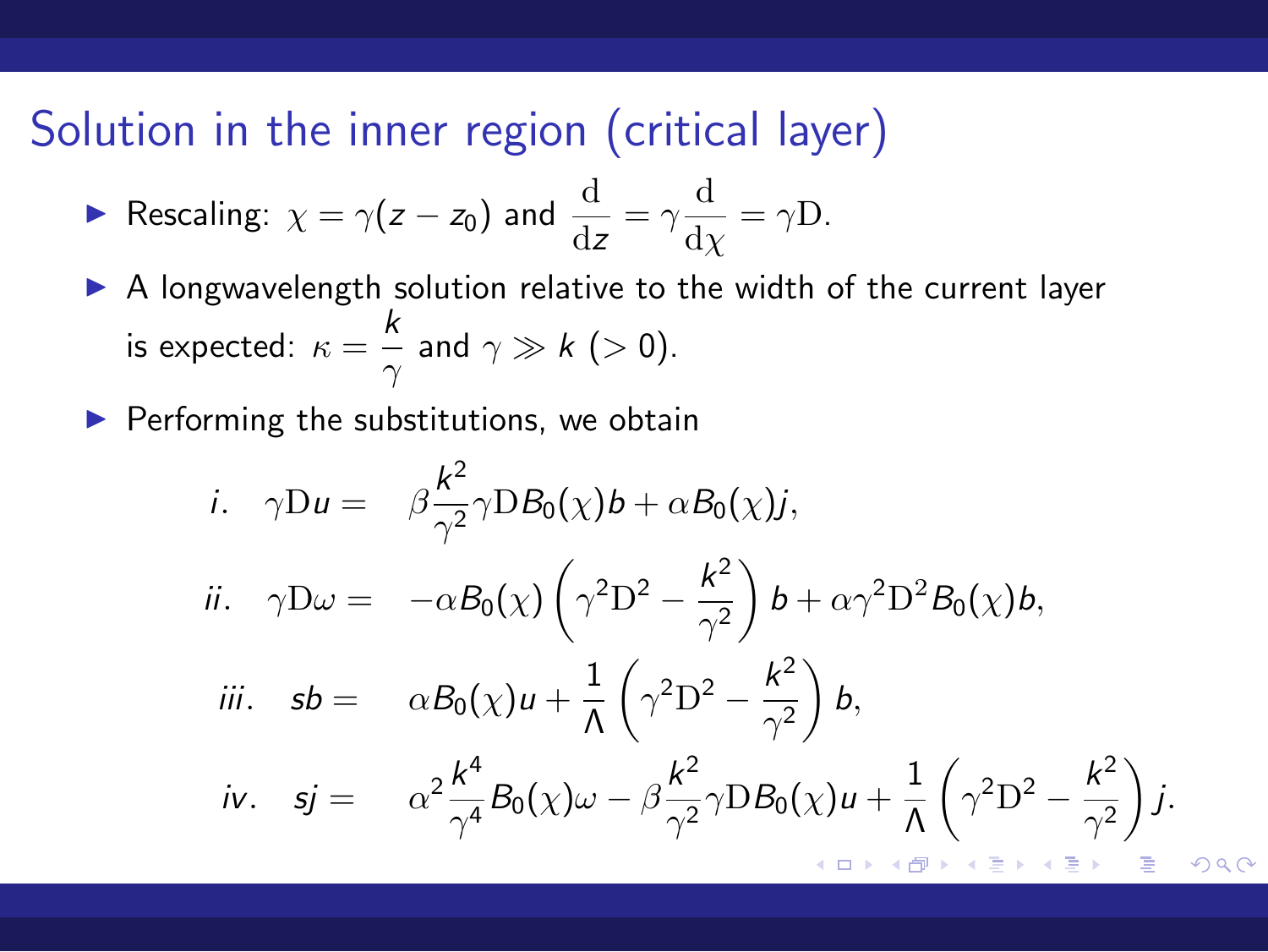$\blacktriangleright$  The equations are to be solved for the marginal stability state,  $s = 0$ .

► Boundary conditions: 
$$
u(\chi_B) = 0
$$
,  $b(\chi_B) = 0$ ,  $Dj(\chi_B) = 0$ ,  
where  $\chi_B = \chi\left(-\frac{1}{2}\right) = -\gamma\left(\frac{1}{2} + z_0\right)$ .

▶ The following expansions are convenient to obtain a balance in the equations:

$$
u = u_0 + \frac{u_1}{\gamma} + \frac{u_2}{\gamma^2} + \cdots,
$$
  
\n
$$
\omega = \gamma \omega_0 + \omega_1 + \frac{\omega_2}{\gamma} + \cdots,
$$
  
\n
$$
b = b_0 + \frac{b_1}{\gamma} + \frac{b_2}{\gamma^2} + \cdots,
$$
  
\n
$$
j = \gamma j_0 + j_1 + \frac{j_2}{\gamma} + \cdots,
$$
  
\n
$$
\Lambda = \gamma^2 \Lambda_0.
$$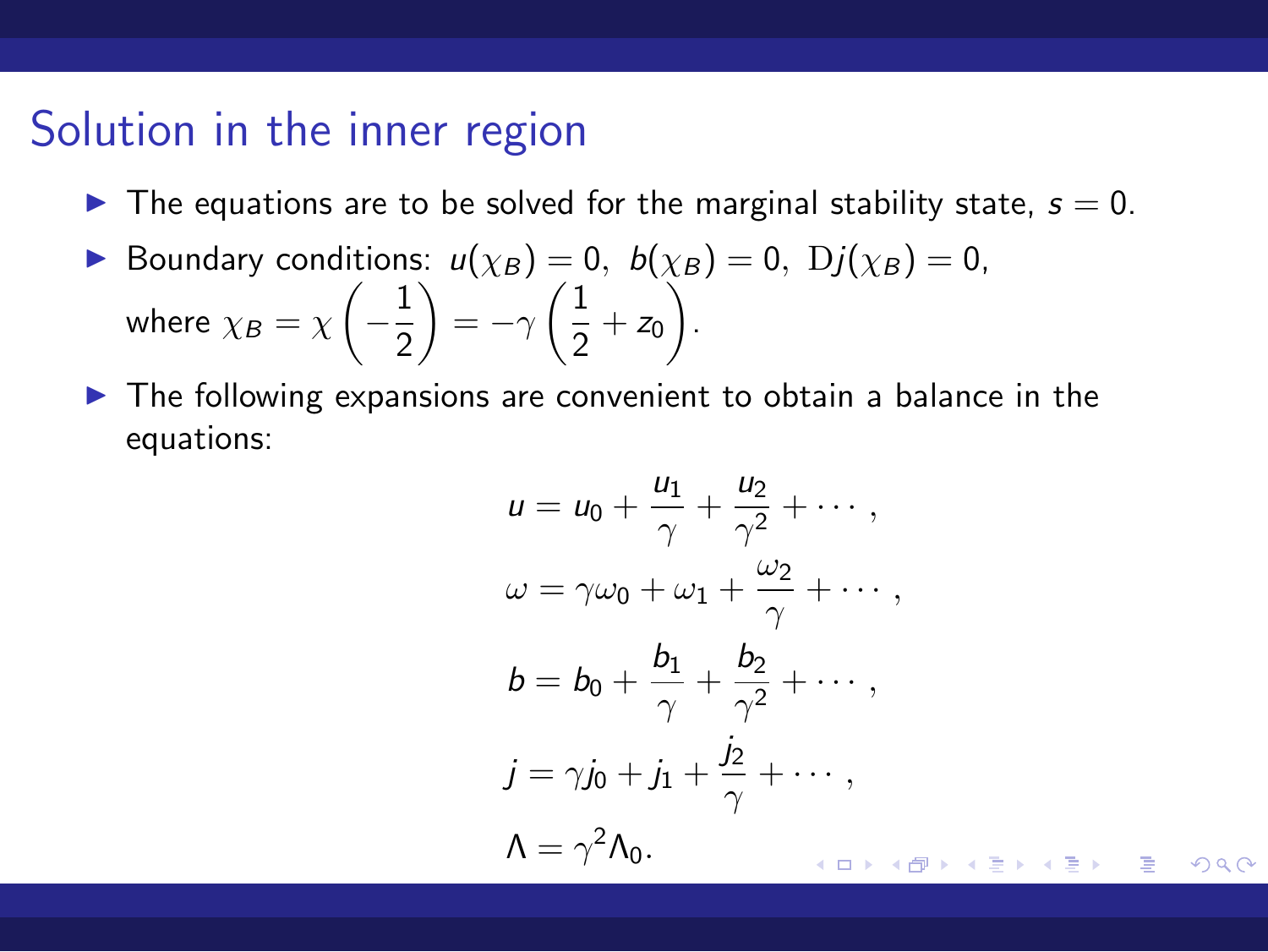◮

 $\blacktriangleright$  For the primary balance it is obtained

i. 
$$
Du_0 = \alpha B_0(\chi)j_0
$$
,  
\nii.  $D\omega_0 = -\alpha B_0(\chi)D^2b_0 + \alpha D^2B_0(\chi)b_0$ ,  
\niii.  $D^2b_0 = -\alpha \Lambda_0B_0(\chi)u_0$ ,  
\niv.  $D^2j_0 = 0$ ,

$$
\begin{aligned}\n\text{i.} \quad &\rightarrow \quad j_0 = C_j, \quad C_j \in \mathbb{R}, \\
\text{i.} \quad &\rightarrow \quad u_0 = C_j \alpha \left[ \ln \left( \cosh(\chi) \right) - \ln \left( \cosh(\chi_B) \right) \right], \\
\text{iii.} \quad &\rightarrow \\
&\text{D}b_0 = -C_j \alpha^2 \Lambda_0 \left[ \frac{1}{2} \ln^2 \left( \cosh(\chi) \right) - \ln \left( \cosh(\chi) \right) \ln \left( \cosh(\chi_B) \right) \right] + C_b, \\
&\text{C}_b \in \mathbb{R}.\n\end{aligned}
$$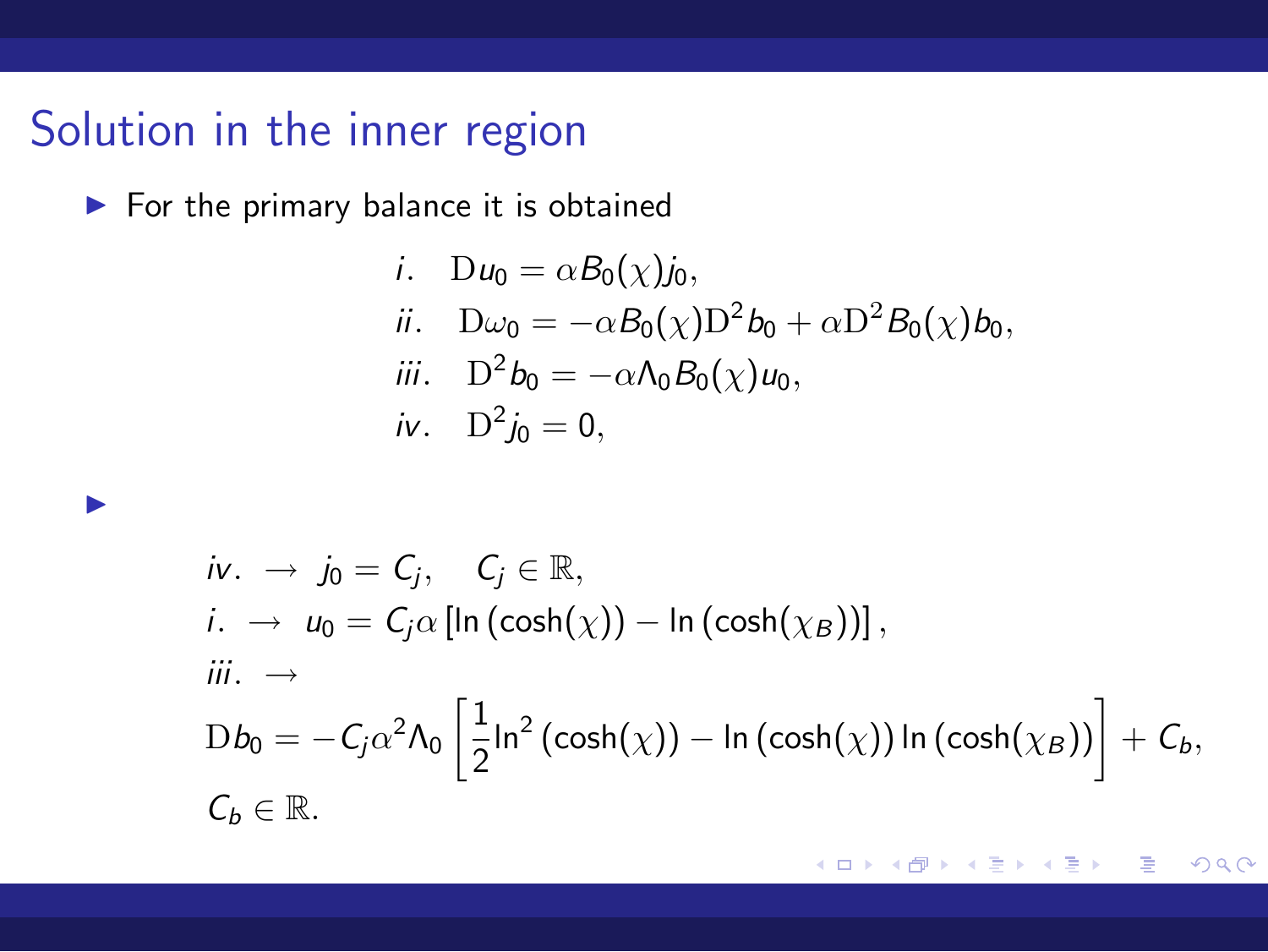- ▶ Demand on marginal instability to be structurally simplest possible to determine  $C_b$ .
- Setting  $Db_0 = 0$ :

◮

$$
0 = \ln^2(\cosh(\chi)) - 2\ln(\cosh(\chi))\ln(\cosh(\chi_B)) - \frac{2C_b}{C_j\alpha^2\Lambda_0}.
$$

▶ Minimum magnetic energy for instability

$$
\Lambda_{0min} = -\frac{2C_b}{C_j\alpha^2\ln^2(\cosh(\chi_B))}.
$$

$$
Db_0 = -C_j \alpha^2 \Lambda_0 \left[ \frac{1}{2} \ln^2 (\cosh(\chi)) - \ln (\cosh(\chi)) \ln (\cosh(\chi_B)) + \frac{1}{2} \ln^2 (\cosh(\chi_B)) \right].
$$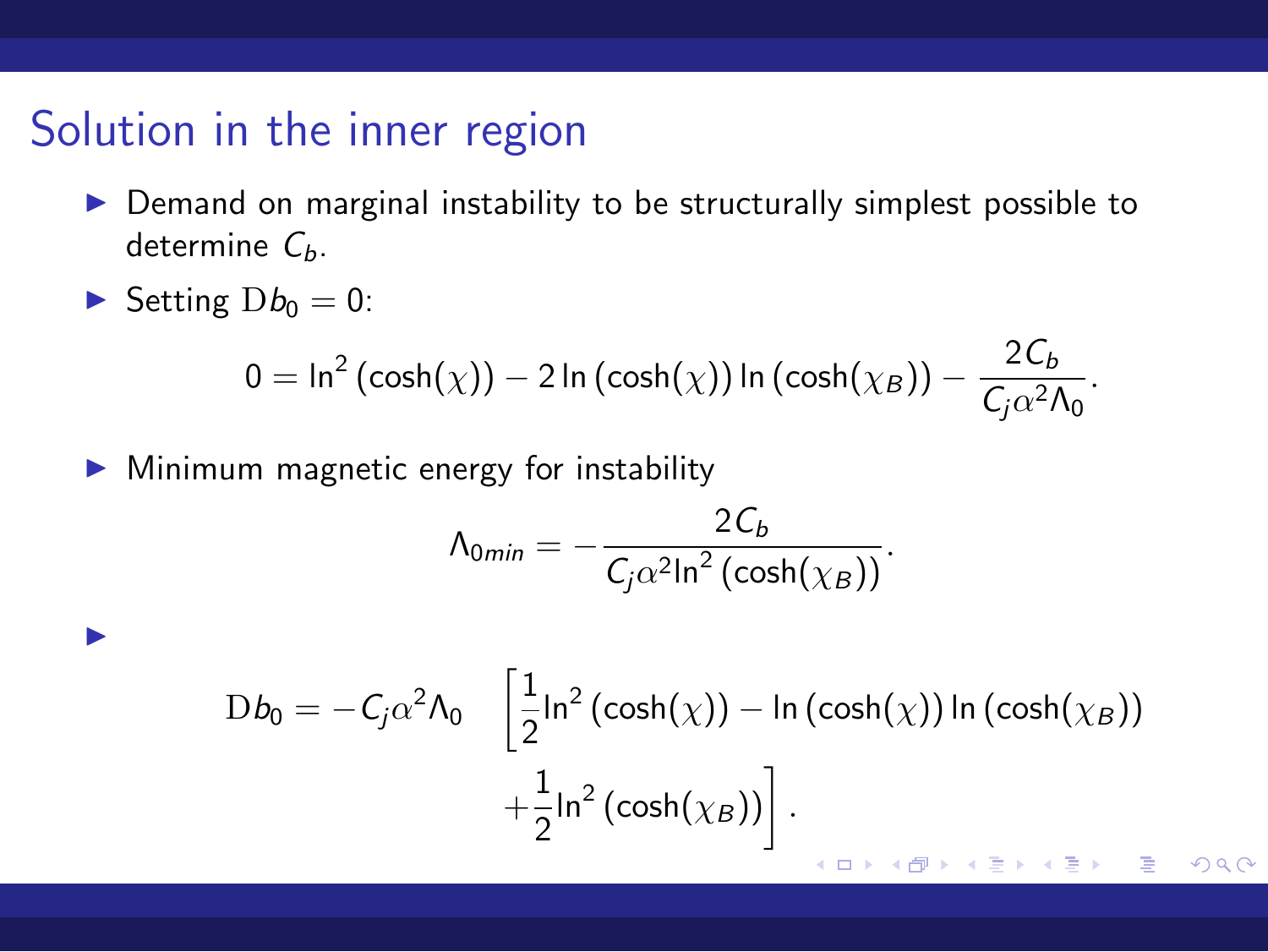◮

$$
Db_0 \approx -C_j \alpha^2 \Lambda_0 \quad [a_0 + a_1(\chi - \chi_0) + a_2(\chi - \chi_0)(\chi - \chi_1) +a_3(\chi - \chi_0)(\chi - \chi_1)(\chi - \chi_2)+ a_4(\chi - \chi_0)(\chi - \chi_1)(\chi - \chi_2)(\chi - \chi_3) + C_A]
$$

$$
\approx -C_j \alpha^2 \Lambda_0
$$
  $[A_0 + C_A + A_1 \chi + A_2 \chi^2 + A_3 \chi^3 + A_4 \chi^4]$ .

$$
\triangleright \ \chi_0 = \chi_B - \frac{h}{2}, \ \chi_1 = \chi_0 + h, \ \chi_2 = -1, \ \chi_3 = 1, \ \chi_4 = \chi_0 + 4h,
$$
  
\n
$$
h = -\frac{\chi_B}{2}.
$$
 The constant  $C_A$  is chosen to obtain  $P_4(\pm \chi_B) = 0.$ 

$$
\begin{aligned} D\omega_0 &\approx -\chi D^2 b_0 \\ &\approx \mathcal{C}_j \alpha^2 \Lambda_0 \left[ A_{1} \chi + 2A_2 \chi^2 + 3A_3 \chi^3 + 4A_4 \chi^4 \right]. \end{aligned}
$$

重  $OQ$  $\leftarrow$   $\Box$ 重きす ミト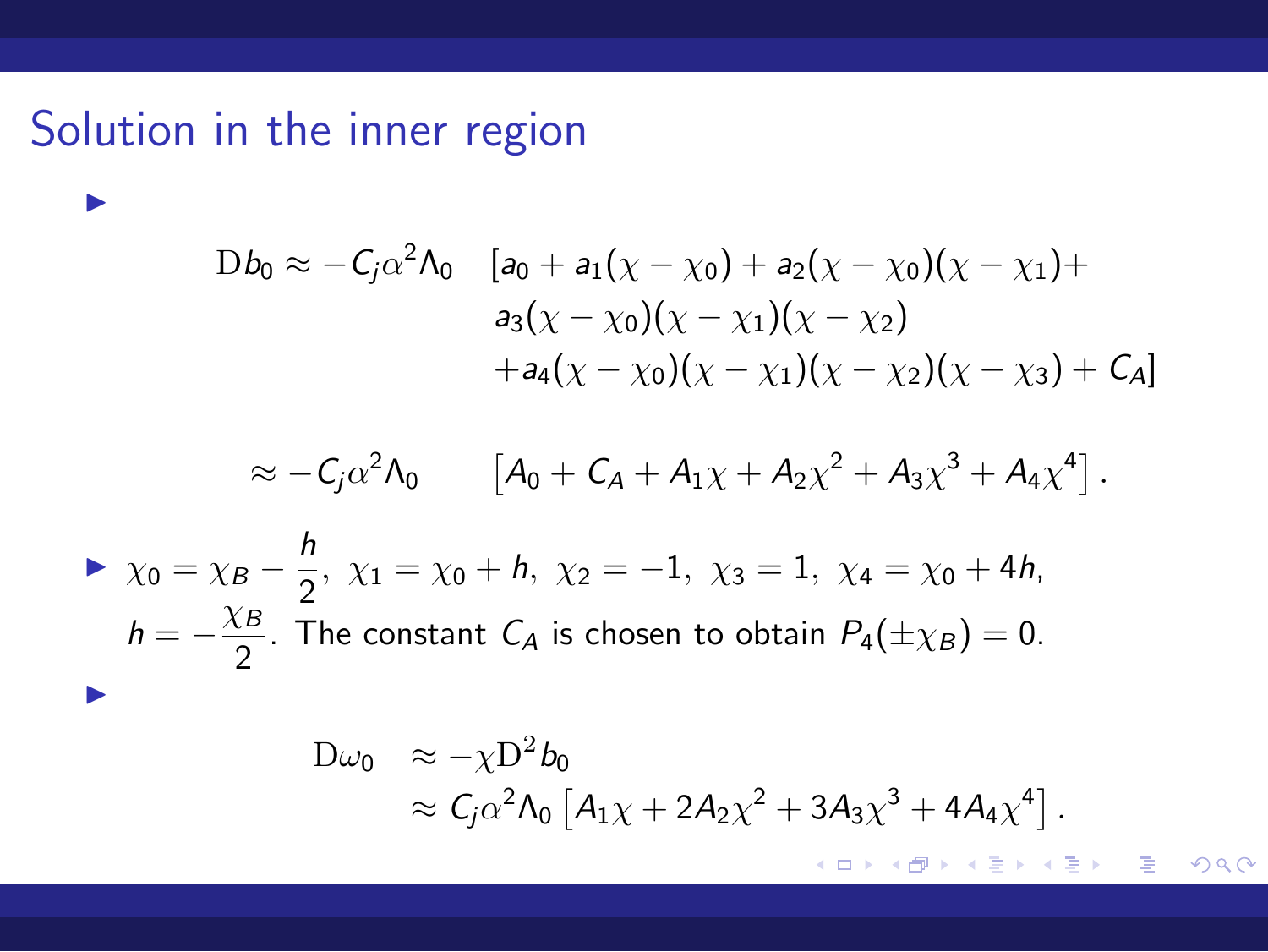

Figure: The function  $0.5\ln^2$  (cosh[ $\gamma(z + 0.485)$ ]) –  $\ln\left(\cosh[\gamma(z+0.485)]\right)$  ln  $\left(\cosh[\gamma(-0.015)]\right) + 0.5$ ln $^2$   $\left(\cosh[\gamma(-0.015)]\right)$ and its approximations by the Newton polynomial of the fourth degree and by the first terms of Taylor expansions around  $z_0 = -0.485$  of both parts of the original function for  $\gamma = 100$ , 200, 300.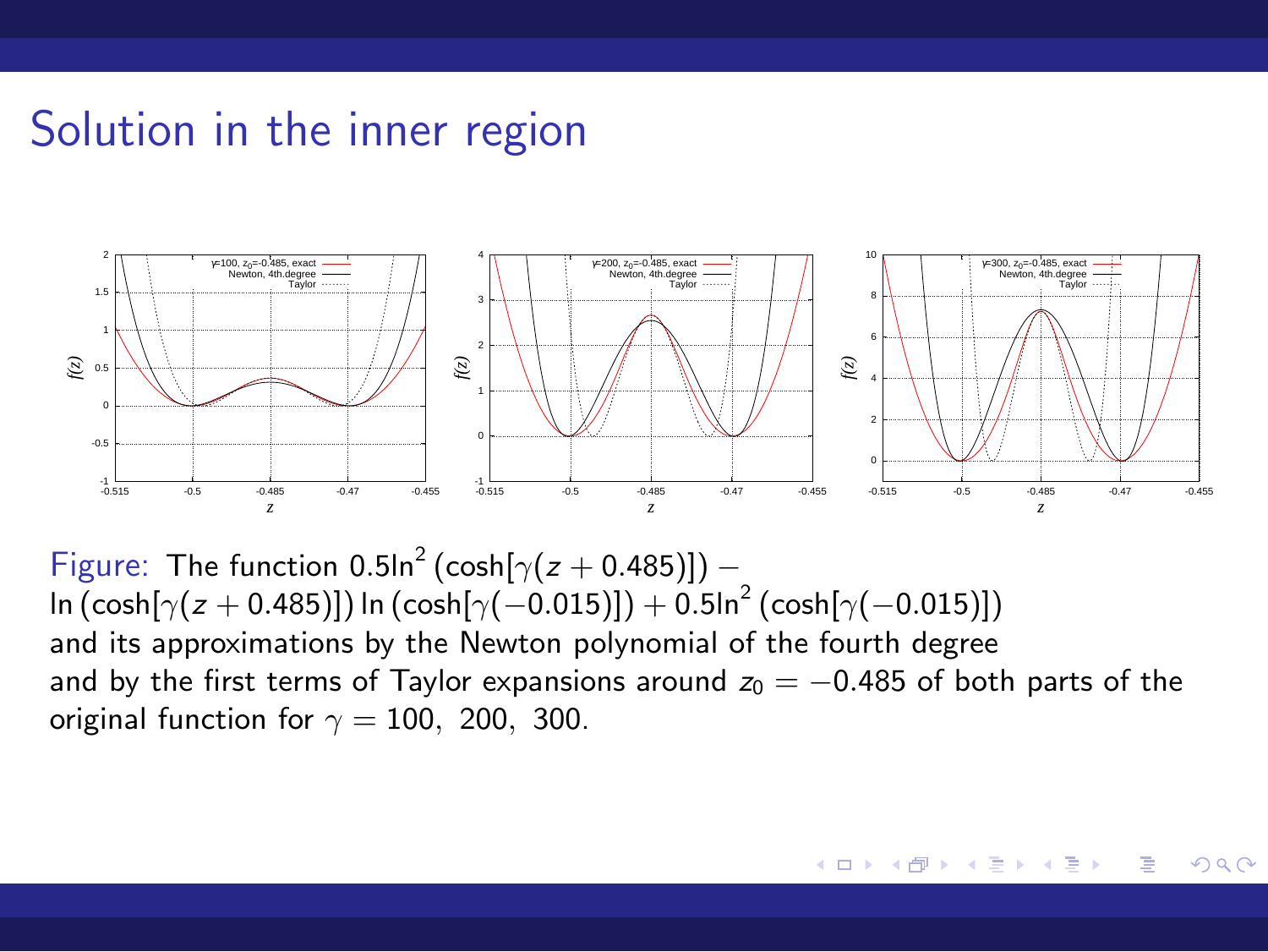# Solution in the inner region (critical layer)

 $\blacktriangleright$  In the highest order, the solutions are:

$$
u(z) \approx C_j \alpha [\ln (\cosh \gamma(z-z_0)) - \ln (\cosh[\gamma(-0.5-z_0)])]
$$

$$
\omega(z) \approx \frac{C_j k_c^2 \alpha^3 \Lambda_c}{\gamma^2} \left[ A_1 \gamma (z - z_0) + 2 A_2 [\gamma (z - z_0)]^2 + 3 A_3 [\gamma (z - z_0)]^3 + 4 A_4 [\gamma (z - z_0)]^4 \right] + C,
$$

$$
b(z) \approx -\frac{C_j k_c \alpha^2 \Lambda_c}{\gamma^2} \left[ (A_0 + C_A) \gamma (z - z_0) + \frac{A_1}{2} [\gamma (z - z_0)]^2 + \frac{A_2}{3} [\gamma (z - z_0)]^3 + \frac{A_3}{4} [\gamma (z - z_0)]^4 + \frac{A_4}{5} [\gamma (z - z_0)]^5 + C_B \right],
$$

$$
j(z) \approx \frac{C_j}{k_c} \gamma
$$
,  $C, C_j, C_A, C_B \in \mathbb{R}$ .

<span id="page-16-0"></span> $\leftarrow$ э  $\Omega$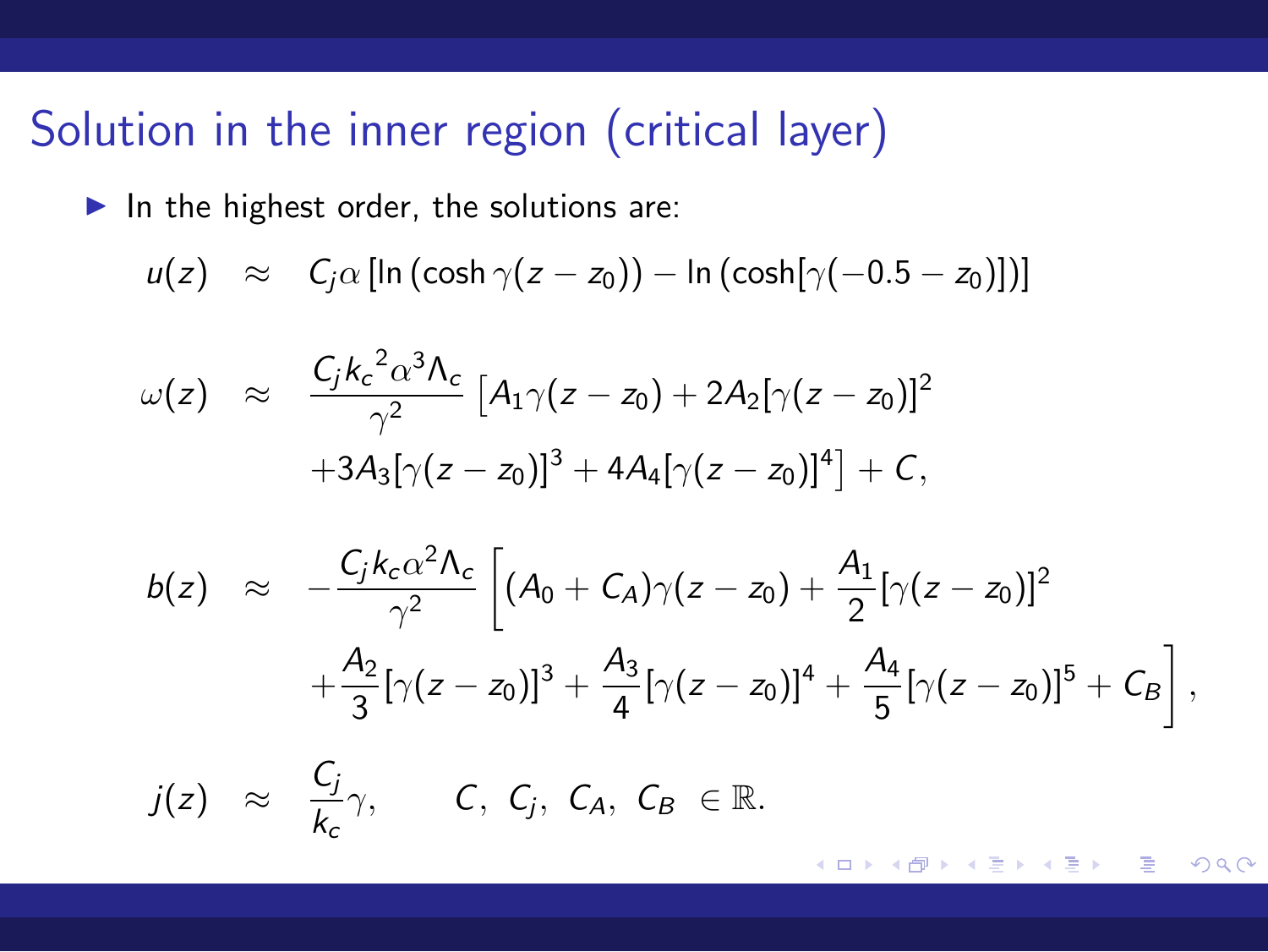

Figure: Analytically and numerically obtained solutions for the critical-layer mode (tearing mode) for  $z_0 = -0.485$ .  $k_c = 50.606$ ,  $\phi = 37.026$ ,  $\Lambda_c = 6.585$ . Þ  $299$